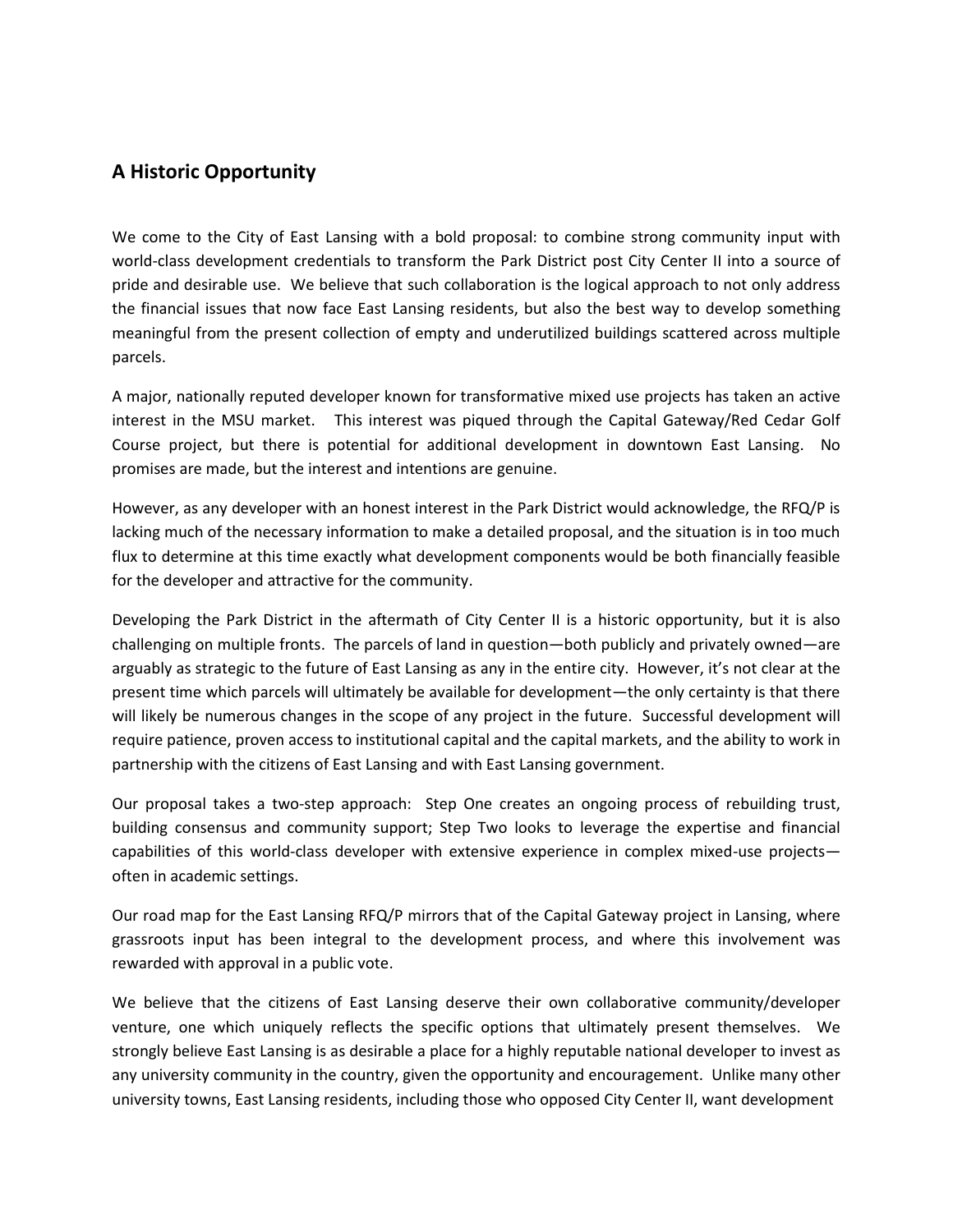and progress. They just want it to be smart, successful development that respects the values of all the stakeholders in, and is not a financial drain on, the community.

With its strong neighborhoods, East Lansing proudly retains something of a small town feel much valued by its permanent residents. But, there is no reason East Lansing cannot capture the 'elegant balance' that make other university communities, such as Chapel Hill, Austin, and Palo Alto, magnets for people of all ages and economic backgrounds. We sincerely believe the community is poised to take the next step in the evolution of downtown, and that it can attract something more than the usual housing and businesses targeting the undergraduate demographic. But for this to really happen, not just be hoped for, involvement by a developer with substantial and patient capital is needed, along with the experience to deal with real world, often changing, market complexities, all the while not losing sight of what the community wants.

The East Lansing RFQ/P should be more than just a costly salvage operation of the wreckage of an abandoned project. The right path forward, even though it will take time, should be around a new vision—one that brings together the wisdom, experience, and desires of East Lansing stakeholders, who know their community best, and world-class developers with proven expertise and ample access to institutional capital.

The Parkside Project is that project.

Christopher Jerome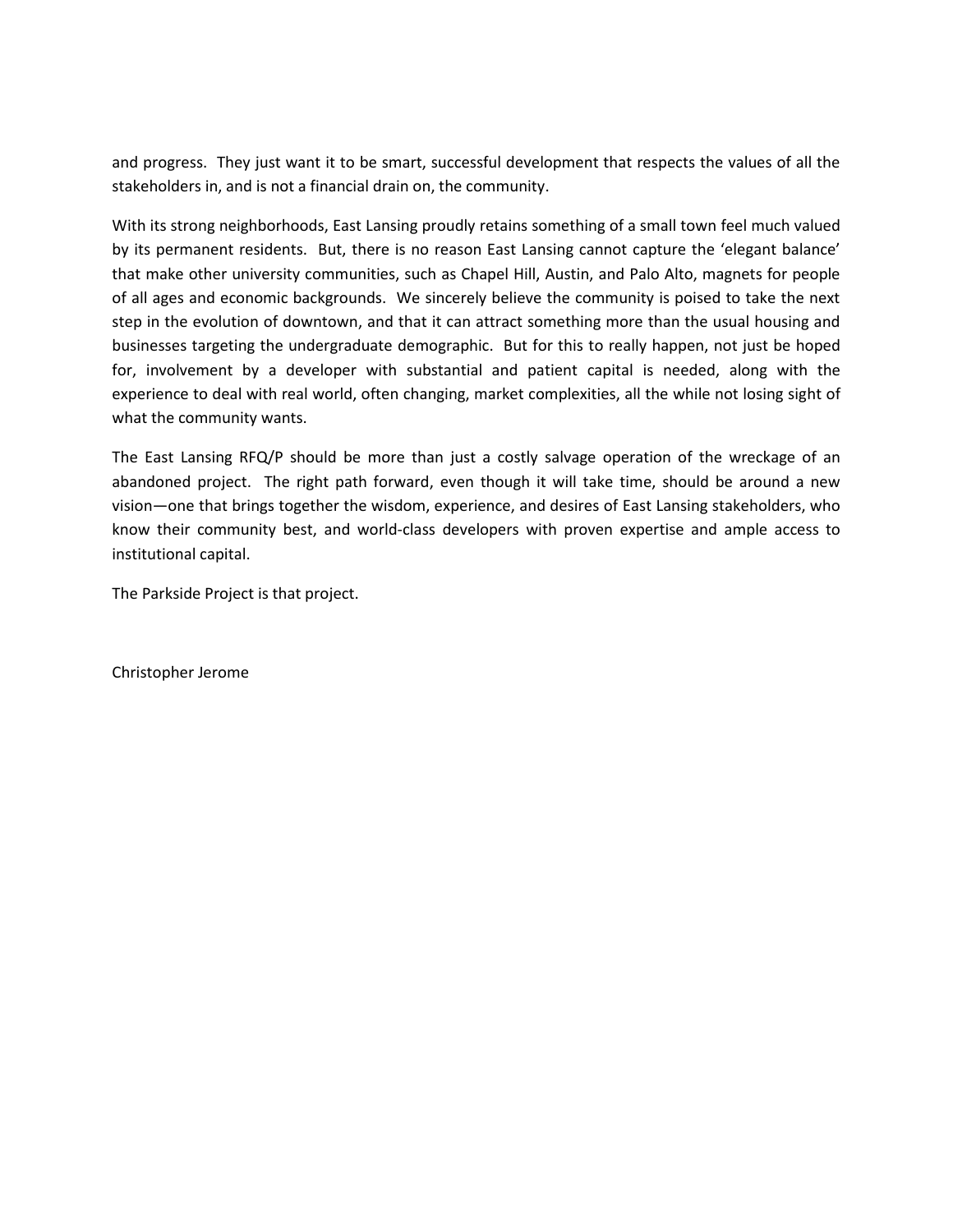## **Proposed Process**

#### **1. Continue the process of seeking community input and support begun in creating the RFQ/P.**

- Organize forums mirroring the Red Cedar Community Conversation held in Lansing.
- Forums run by citizen groups, with participation from the business community and MSU.
- Candid discussion of realistic options under market conditions
- Create Summary Report of options reflecting goals of community and financial realities.
- Engage in an iterative process of ongoing discussions based on evolution of Project.

### **2. Engage owners of adjacent private parcels.**

- Explore acquisition of air rights to historic East Lansing Post Office Building (Dublin Square).
- Acquisition of empty adjacent parcels.

### **3. Create conceptual rendering and project pro forma.**

- Public discussion of initial project acceptability and financial feasibility.
- Extensive public discussion on financial model
- Evaluation of sources and uses of capital
- Clear plan to address outstanding debt tied to city-owned parcels

### **4. Coordinated process with City for public vote on sale of properties (per charter).**

As with the Red Cedar Golf Course sale, this would legitimize the project with the public.

### **5. Negotiation of Development Agreement between City & Developer.**

**6. Formal approval by East Lansing City Council**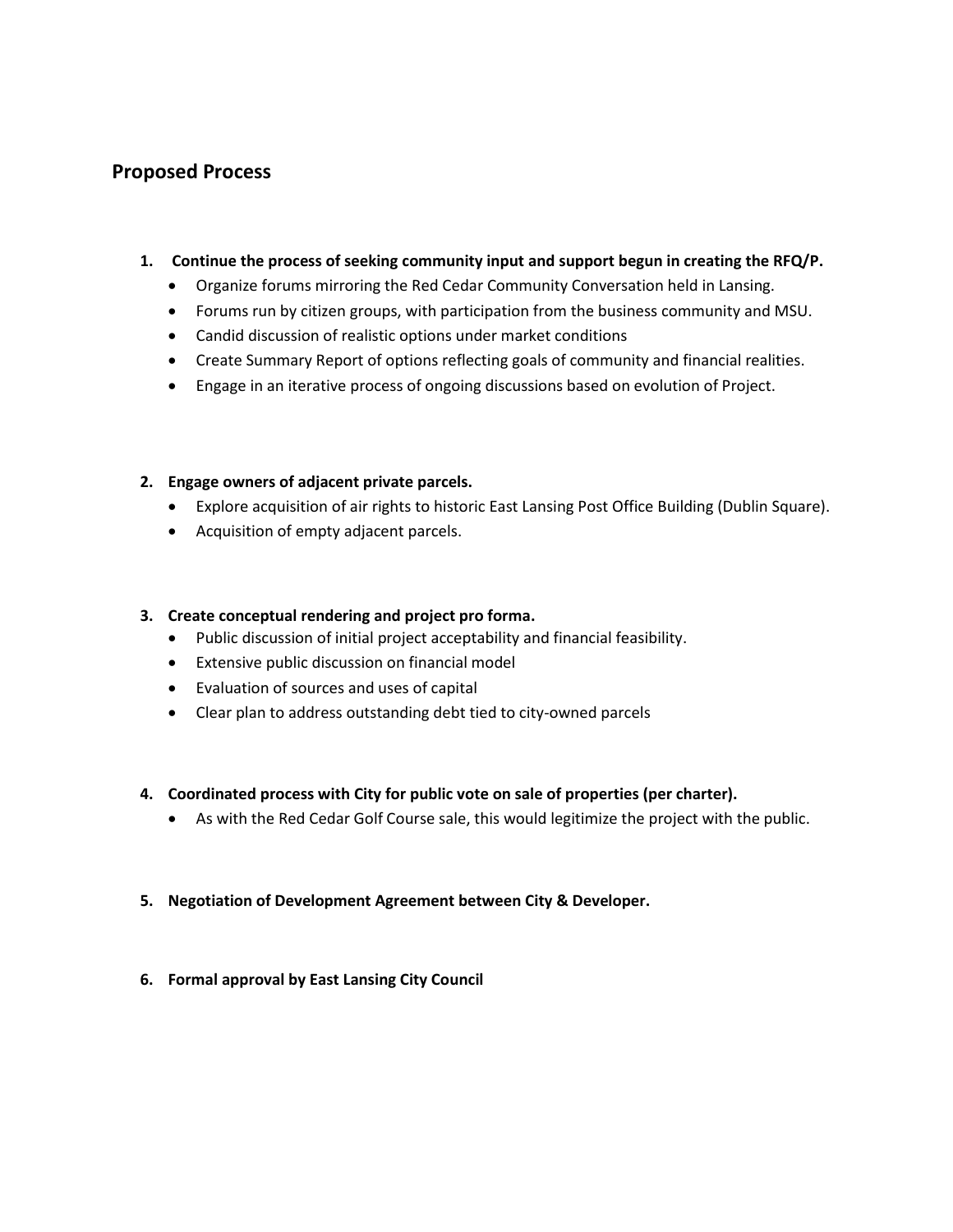# **The Parkside Project Vision: Preliminary Concept Summary**

### **Mid-rise or high-rise mixed use development**

- Distinguished design that respects community businesses and neighborhoods.
- Multiple structures likely
- Ability to build in stages
- Competitive bidding opportunities for local firms
- Construction reflecting environmentally friendly practices
- **Financially Sound and Low-Risk for the City**

### **Respect for Valley Court Park Green Space**

• Protect and enhance the charm of Valley Court Park

### **Respect for quality of life in adjacent residential neighborhoods**

- Emphasis on potential noise, traffic, sunlight, and parking issues
- Pedestrian and bike friendly design

### **Respect for MSU**

- Enhance downtown East Lansing in manner that positively impacts MSU
- Create new options for faculty, staff, and alumni, in addition to permanent residents
- Create new options to enhance recruiting faculty to East Lansing
- **Respect for historic buildings and their architectural status in Community**
	- People's Church
	- Historic East Lansing Post Office Building (Dublin Square)

### **Connect Valley Court Green Space with Downtown Business District**

- Project should connect these areas via design and mixed use elements
- **Patience and Sufficient Financial Resources**
	- A potentially lengthy process
		- **EXECOMMUNICE:** Community seeks thorough and ongoing discussion of options
		- **•** Options will likely evolve over time
	- Ability to fund acquisition of other parcels
	- Ability to potentially underwrite public infrastructure costs
	- Demonstrated ability to execute complex projects crucial to success